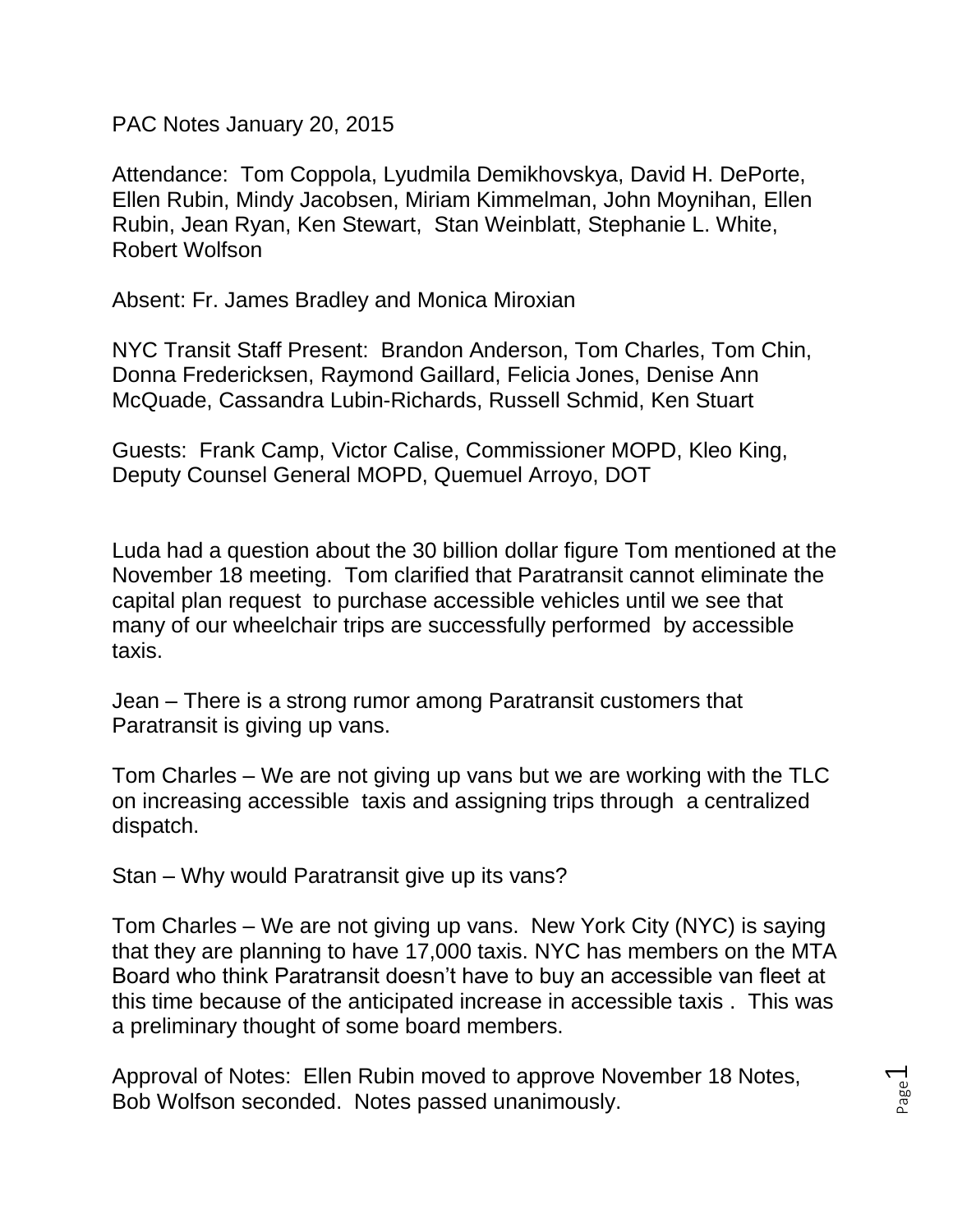October 2014 PAC Report –

Report on AAR Service:

Tom Charles reported that the number of registrants declined October 2013 (161,697) to September 2014 (151,827) to October 2014 (148,610). There was an 8.1 percent decline from October 2013 to October 2014 and a 2.1 percent decline from September 2014 to October 2014. But applications are increasing. Tom predicts single digit growth.

Trip requests are increasing. In September 2014, there were 649,832 requests and in October 2014, requests rose to 691,730 trips, a 6.4% increase.

Completed trips increased. In September 2014, there were 542,257 trips completed and in October 2014, completed trips rose to 575,755, a 6.2 percent increase. This is consistent with peak demand at the end of the year.

Customer No-Shows in October 2013 were 8,881, 1.4 percent of 646,945 scheduled trips for October 2013. In September 2014, customer no-shows were 7,571, 1.3 percent of 574,757 scheduled trips. In October 4014, customer no shows were 8,494, 1.4 percent of 609,760 scheduled trips.

Carrier No-Shows increased from October 2013, 582 (0.1 percent of 646,945 scheduled trips) to September 2014, 1,190 (0.2 percent of 574,757 scheduled trips) and then decreased in October 2014, 1,162 (0.2 percent of 609,760 scheduled trips).

No-fault No-Shows increased from 2,421 in October 2013 (0.4 percent of 646,945 scheduled trips) to 3,216 in September 2014 (0.6 percent of 574,757 scheduled trips) and then decreased to 3,283 (0.5 percent of 690,760 scheduled trips in October 2014.

Total No-Shows increased from 11,884 in October 2013 (1.8 percent of 646,945 scheduled trips) to 11,977 in September 2014 (2.1 percent of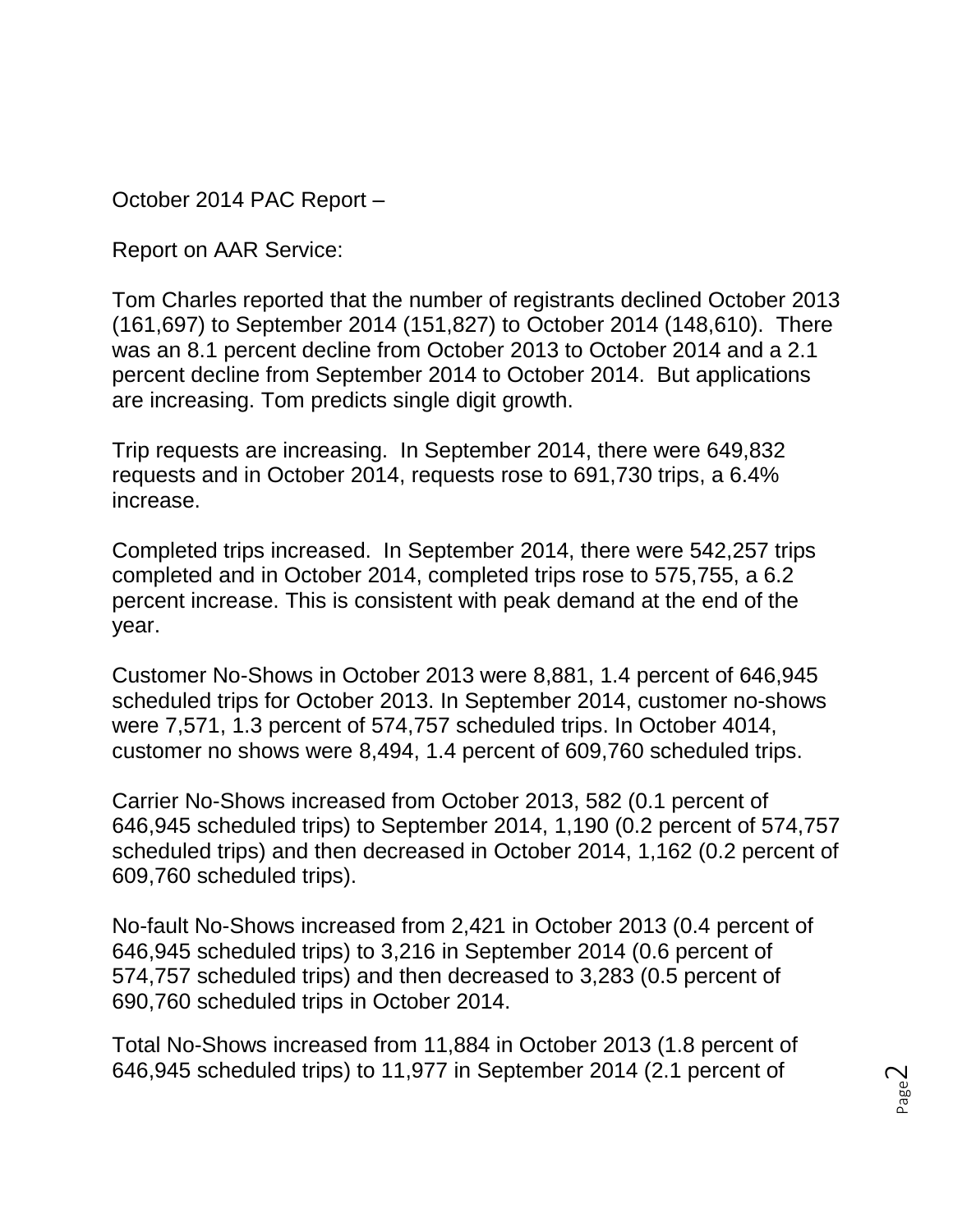574,757 scheduled trips) and 12,939 in October 2014(2.1 percent of 609,760 of scheduled trips).

On Time Performance (OTP) - in October 2013 were 93.4 percent; in September 2014; 90.0 percent and in 90.9 percent in October 2014.

Appointments on Time - in October 2013 were 88.0 percent in September 2014 84.0 percent and 90.9 percent in October 2014.

Reservation answering speed in October 2013 was 15 secs.; in September 2014 it was 12 secs. and in October 2014 it was 18 secs.

Reservations talk time in October 2013 was 4 min. 22 secs.; in September 2014 it was 4 min. 26 secs. and in October 2014 it was 4 min. 25 secs.

Transit Control answering speed in October 2013 was 8 secs.; in September 2014 it was 20 secs. and in October 2014 it was 13 secs.

Transit Control Talk Time in October 2013 was 1 min. 57 secs.; in September 2014 it was 2 mins. 18 secs. and in October 2014 it was 2 mins. 19 secs.

Complaints per 1,000 boardings were 2.2 in October 2013; 4.0 in September 2014 and 3.7 in October 2014.

Commendations in October 2013 were 347; in September 2014 they were 384 and October 2014 they were 460

Total boardings were 844,119 in October 2013; 750,440 in September 2014 and 792,483 in October 2014. Total boardings include PCAs and guests. We expect the trend to continue into the future.

Miriam – why are the number of customers going down.

Tom – Some customers who are found eligible for feeder service do not reapply. We also have customers who are not active 24 or more months and we contact them and they do not respond and these customers are placed in an inactive status until they resume the use of the service. If they call to be reactivated we place them in active status.

How do you find out which customers have died?

Tom - We get information from friends and families.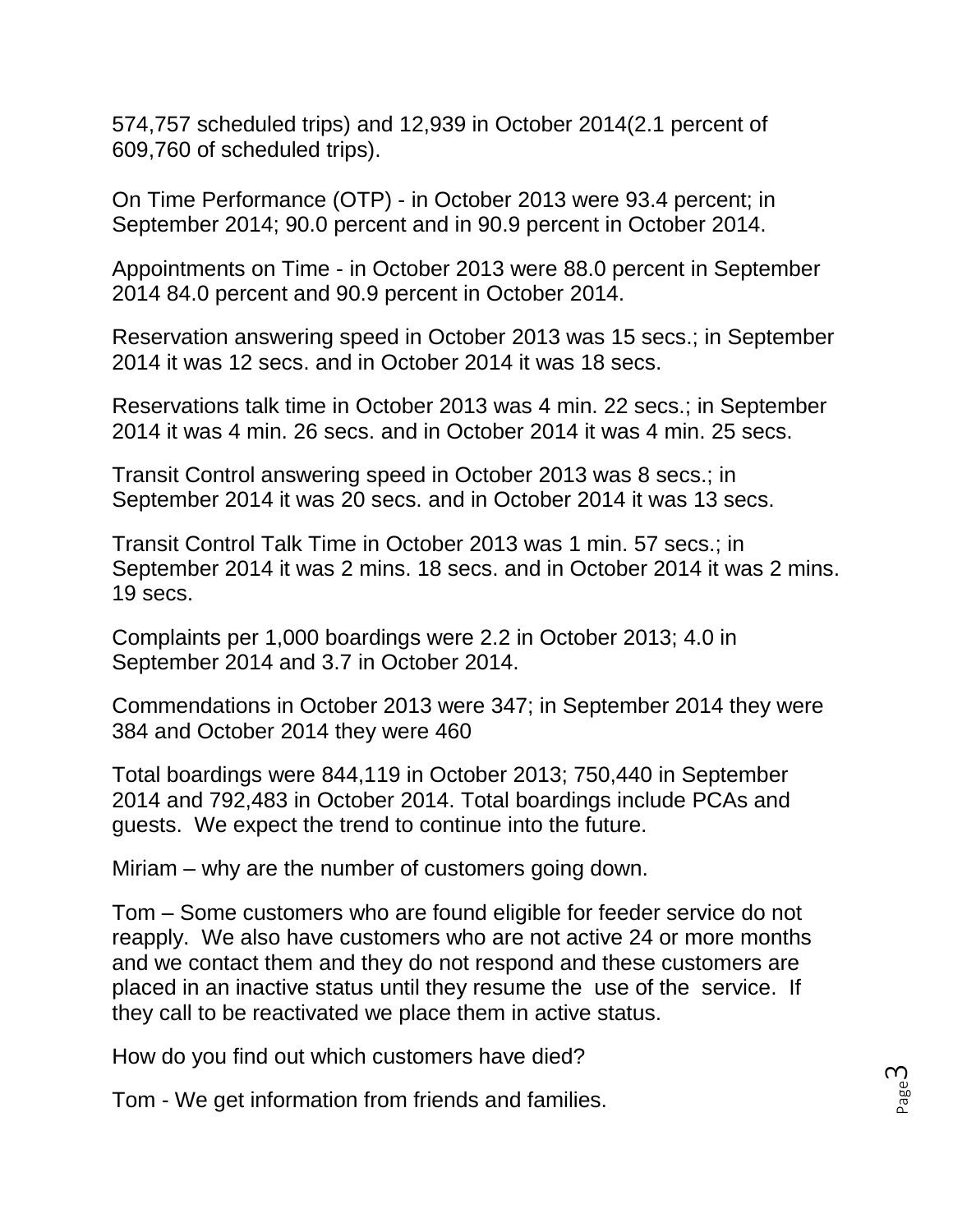Luda – We may not be counting how much time Global staff spends assisting customers on line 5. Floor supervisor Carol spent from 7:40 to 10 pm helping her out with her trip because call taker made a mistake. Global staff said they would pass along Luda's complaint.

Contracts:

Tom - Six awards, 1 for each borough with Brooklyn getting two vendors– Go Medical and Horizon in Midwood. Bronx Horizon; SI Horizon and Manhattan Access, same contractor as in previous contract.

Tom – informed the committee about our language lines that provides telephonic interpreter service and that now transportation to our assessment centers is free of charge.

With this award we are trying to reduce the use of paper and have applications, assessments and photos transmitted electronically. Go will start up the end of January. These contractsare for a three year term..

Stand alone lifts are discarded; mock bus fronts still at assessment centers.

Bob – Why are there so many offices in Brooklyn? He thought Queens had a larger population.

Tom – responded that Brooklyn has the largest population.

Ellen – do you have a description about what these terms mean?

Tom – explained pre-trip inspections for all seasons. Defects are to be brought to the attention of the yard foreman to get another vehicle or fix the vehicle prior to leaving the depot. Generally, the Command Center is trying to locate another vehicle if the carrier doesn't have one.

Stephanie – Can blankets be put under seats?

Tom – The minute you add an item it creates a problem.

David – Apologized for having to get off call due to his Visiting Nurse arriving. David asked if a driver cannot park near the pickup location, can a call be made to the customer telling him/her where the van is so the customer doesn't miss the trip.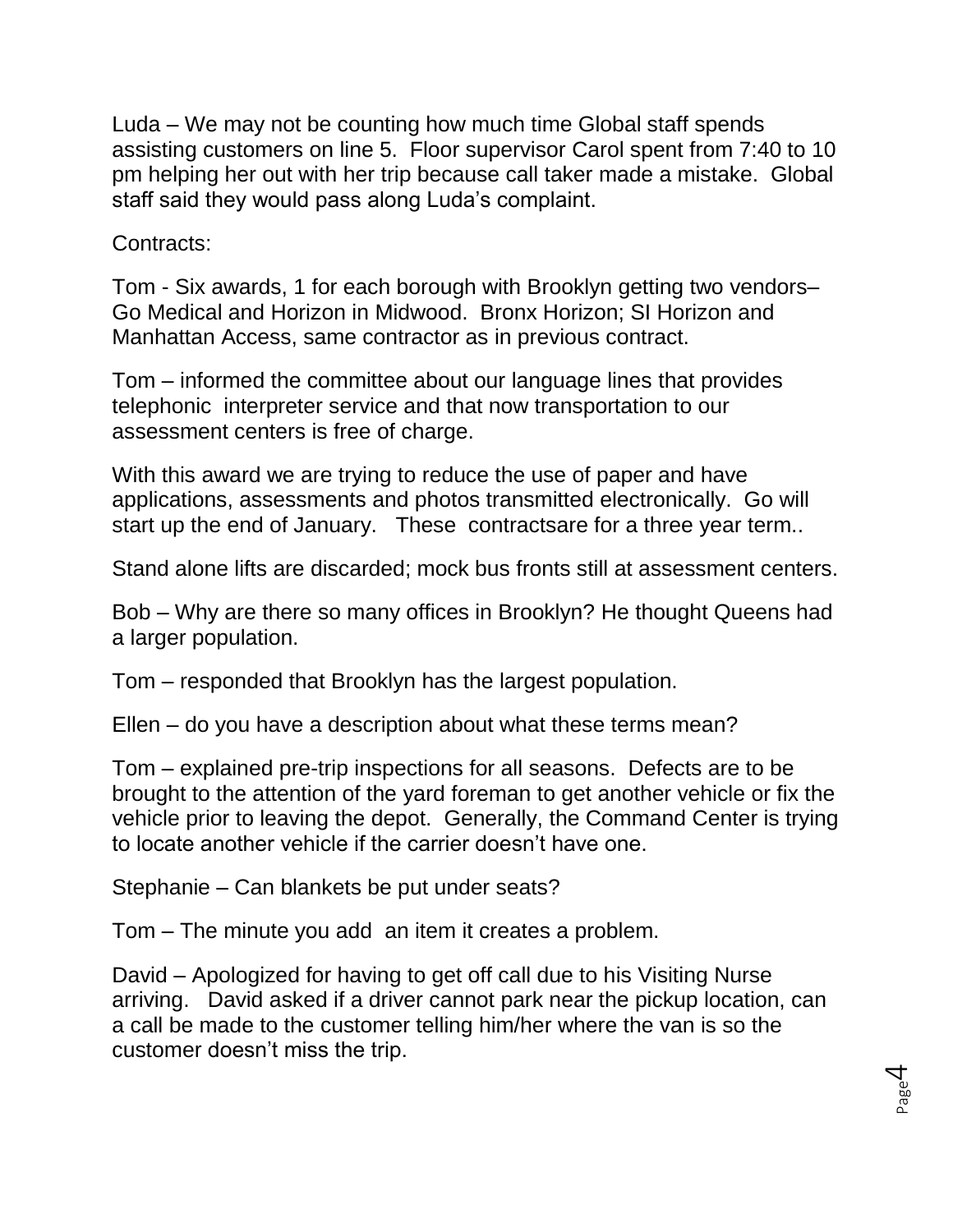Tom – That's not what question 1 posed. Only 40 percent of our customers are giving us their cell phone numbers.

David – The complaint line wait is long. Maybe we want to have a short recorded message about wait times.

Ken –We're looking at the staffing of the complaint line. Our wait times have been improving except during lunch time. Usually I call mid-afternoon to check on the wait times.

Ellen – I have long waits for pickups. Three times the driver didn't get out of the vehicle. The driver pulled out on the opposite side of the street and asked my friend "does she need a lift." My friend said "yes, she needs a lift." Isn't the driver supposed to identify themselves and ask the customer's name?

Ken Stewart – the more we can put this information in the newsletter about when is the busiest time to call customers can call at the times when the phones are less busy.

Ken Stuart – The automated calls tell customers when the approximate times when drivers will arrive. Then when the driver arrives, he/she is supposed to walk up and say I'm here to pick up "state customer's name."

Mindy – I'm getting a lot of complaints about our complaint screen. Screen readers read columns they do not go to "upper right corners."

Felicia Jones - The busiest days are Mondays and lunch. Two -4 is also busy and 4 to 5 are very busy.

Ken Stuart – A lot of people call the complaint line instead of number 8. We're establishing a quality control program.

Ellen – the driver is on the wrong side of the street.

Jean – The MTA website isn't friendly to anyone. It's a frustrating website. I've never seen such a website.

Ken Stuart – I suggest you make that comment on the MTA's website.

Victor – Send these complaints to MOPD, too.